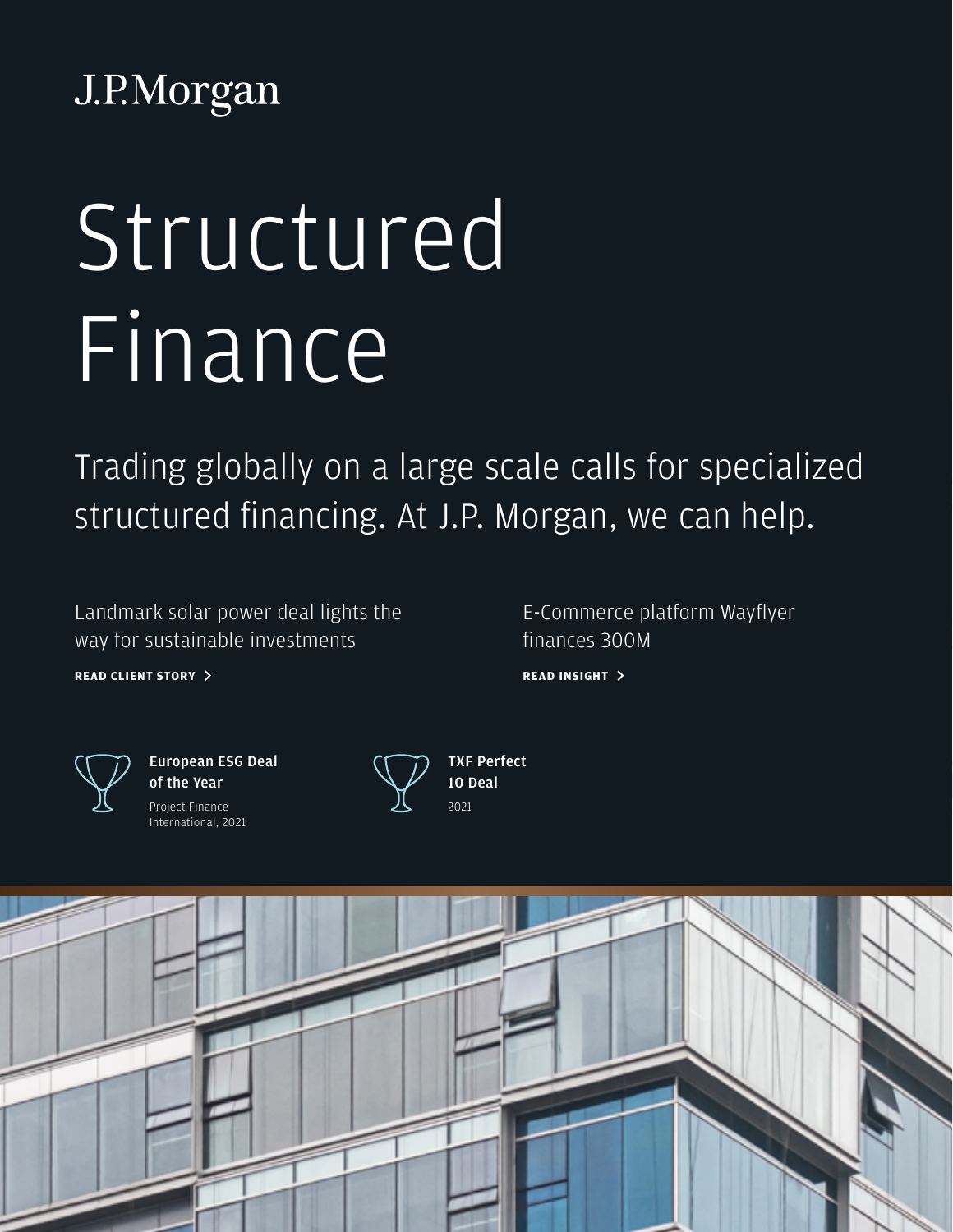Accelerate growth, manage liquidity and mitigate risk, and gain added control over your working capital management through this industry-leading solution.

#### How you benefit

- Accelerate and manage cash flow through early payment
- Enhance liquidity at a potentially lower financing cost through reduced costs
- Improve risk management through reduced counterparty and concentration, risk, payment certainty, and transparency
- Boost credit collection policy operational efficiencies
- Reduce days sales outstanding and improve free cash flow
- Facilitate sustainable supply chains through sales growth and strong customer relationships

**LEARN MORE ABOUT STRUCTURED FINANCE SOLUTIONS**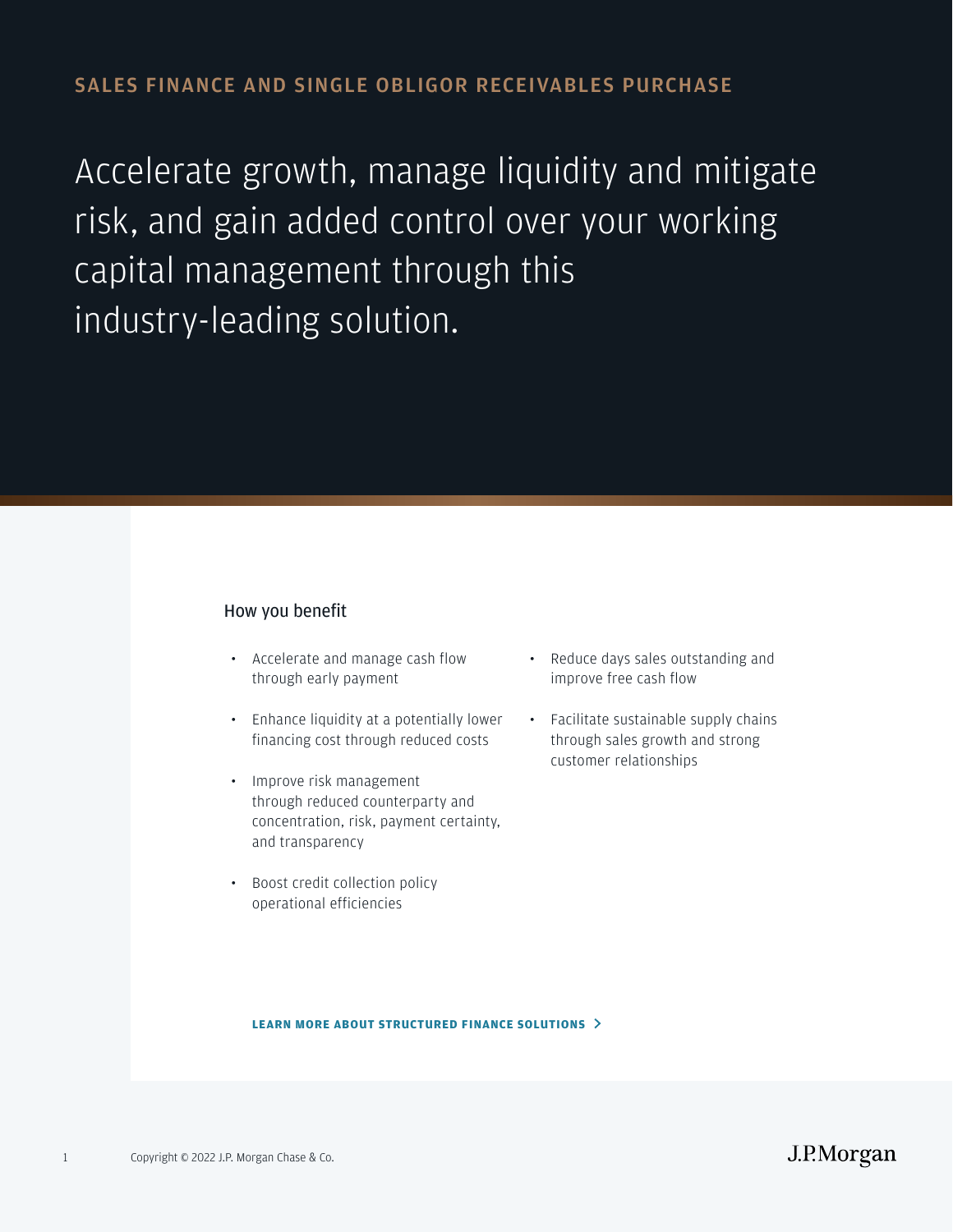Leverage best-in-class origination platforms with data-driven technology to support small and medium-sized business merchants' working capital needs, while strengthening operations and generating a higher profitability level through e-Commerce Finance.

#### How you benefit

- Accelerate and manage cash flow through early payment
- Enhance liquidity at a potentially lower financing cost
- Improve risk management through reduced counterparty and concentration risk, payment certainty, and transparency
- Improve supply chain liquidity and support merchant growth
- Grow sales and improve revenue generation through new sales channels
- Increase consumer base and improve demand through added inventory and marketing spend
- Boost liquidity through real-time, pre-approved access to working capital financing
- Drive competitiveness and accelerate higher sales at potentially lower cost to consumers

#### **LEARN MORE ABOUT STRUCTURED FINANCE SOLUTIONS**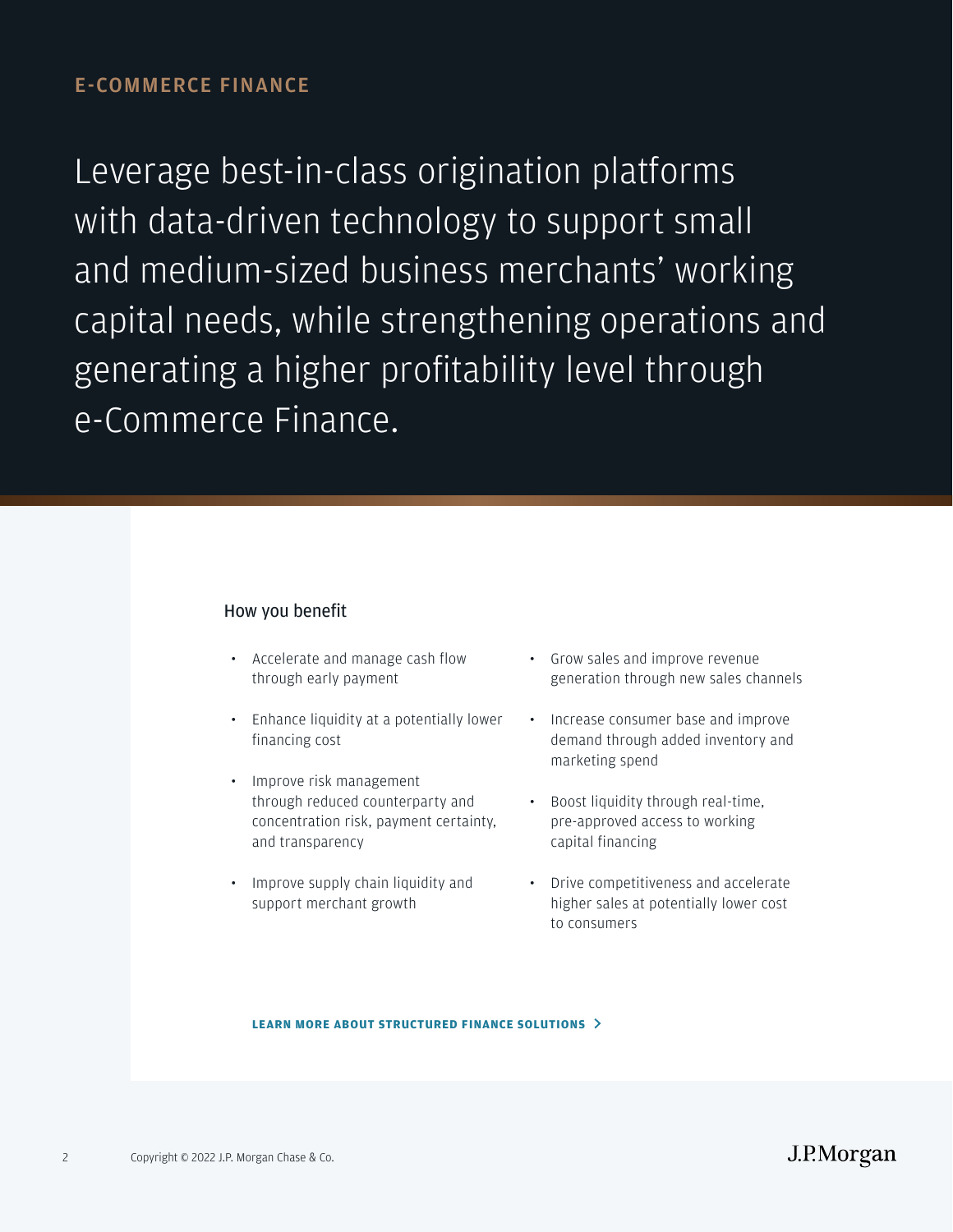Reduce direct investment in inventory, while creating extended payables terms with our Inventory Finance solution.

#### How you benefit

- Increase supply chain liquidity to suppliers
- Improve working capital and balance sheet ratios through non-debt financing
- Gain flexibility in the timing of inventory sales
- Improve working capital through increased days payable outstanding and reduced days inventory outstanding
- Reduce inventory carry costs (e.g., storage fees, taxes, insurances)
- Improve margins by reducing cost of goods sold through managing minimum order quantities, bulk purchase discounts and / or early pay discounts
- Augment bottom line with scalable just-in-time inventory
- Enjoy seamless continuation of existing supplier relationships

#### **LEARN MORE ABOUT STRUCTURED FINANCE SOLUTIONS**